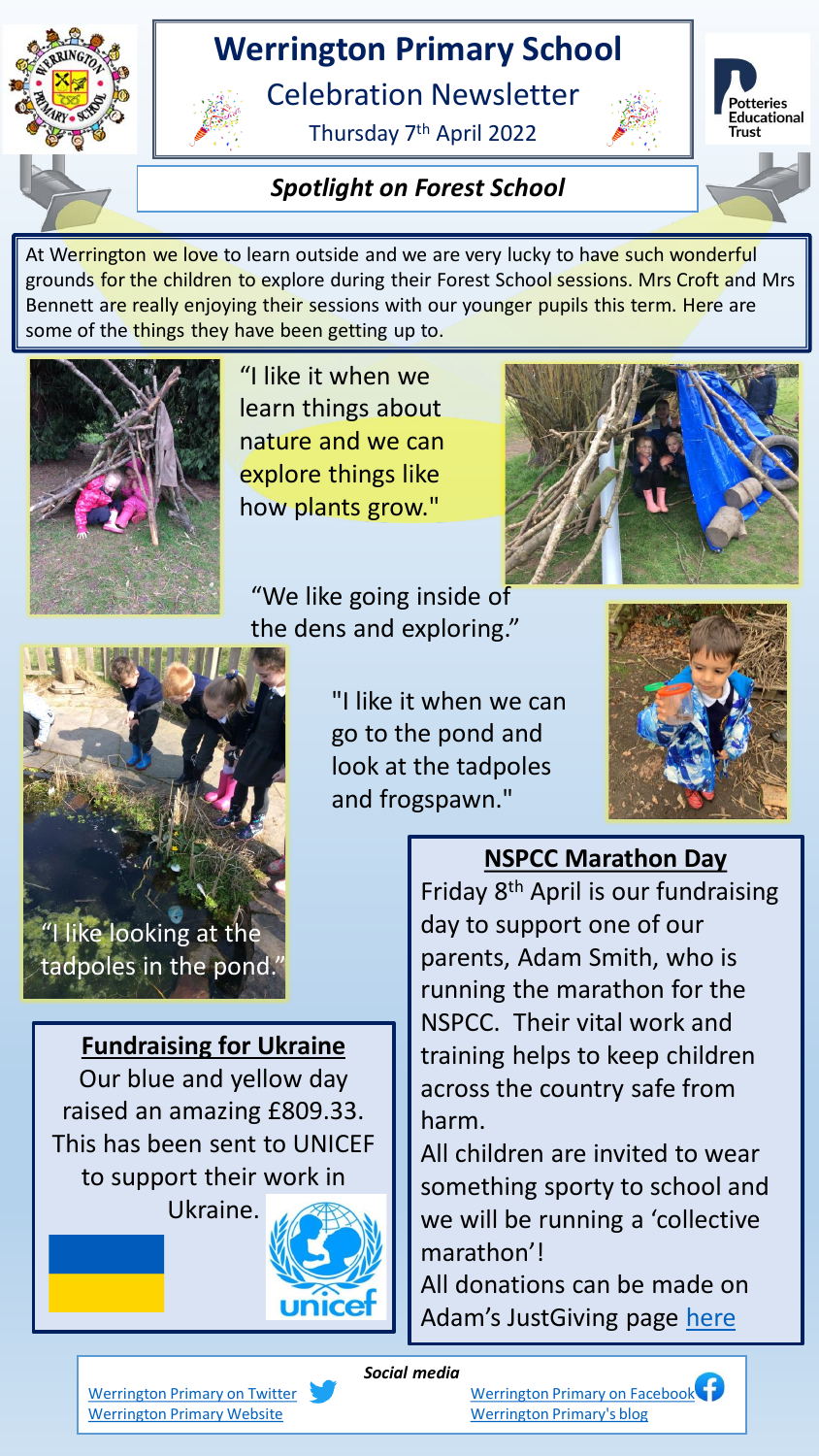A huge thank you to all who bought raffle tickets, we raised an amazing £833! Here are our winners – they all look very EGGcited!!















Our hugely successful Mothers' Day stall raised £735. £500 will be donated to 'The Gingerbread Centre' – this charity was chosen by the children as the work they do helps to support vulnerable families.

[https://gingerbreadcentre.co.uk](https://gingerbreadcentre.co.uk/) We hope you all liked your gifts, the children certainly enjoyed visiting the stall and choosing them for you.